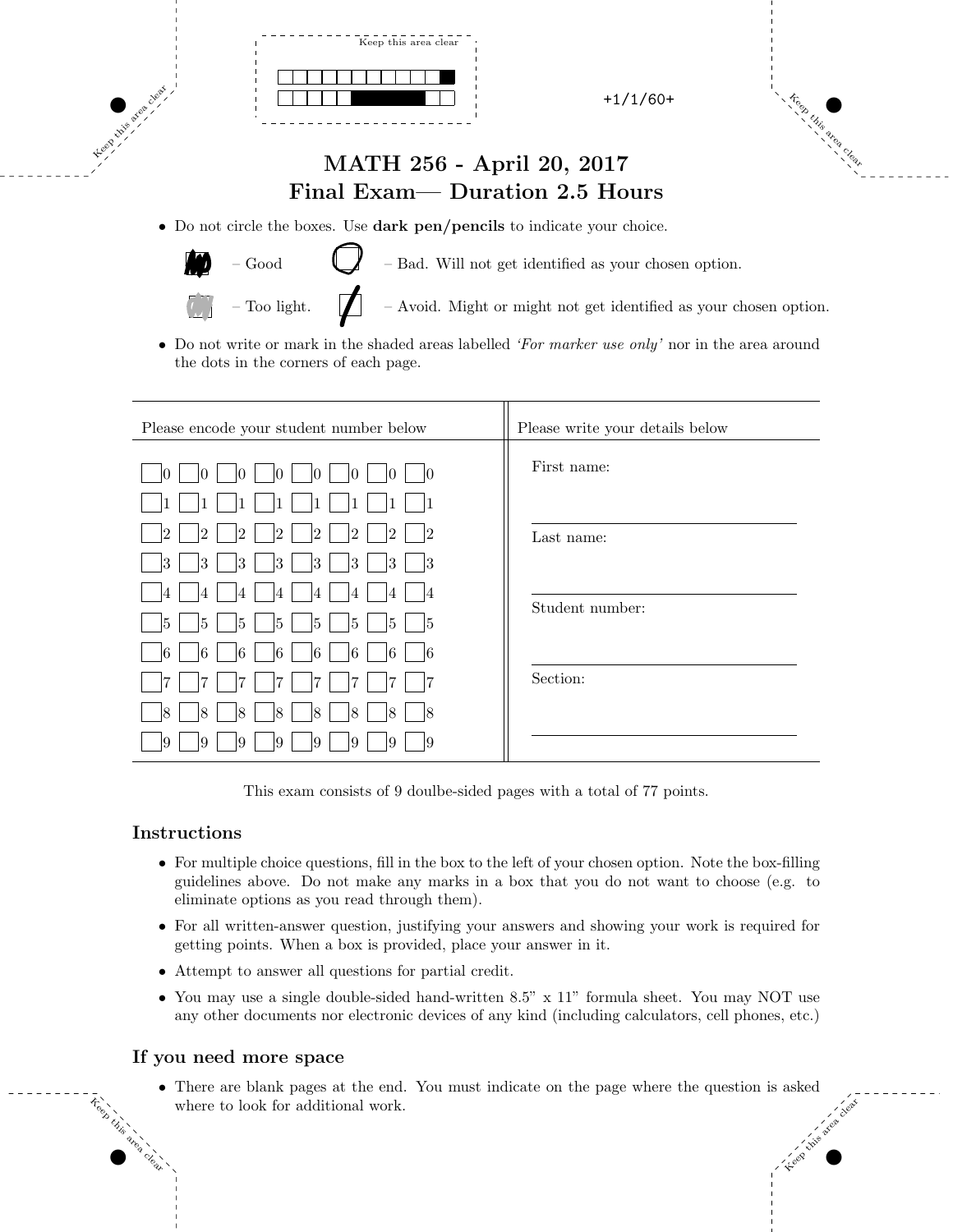

#### Student Conduct during Examinations

 $\mathcal{O}(\mathcal{O})$  and  $\mathcal{O}(\mathcal{O})$  and  $\mathcal{O}(\mathcal{O})$  and  $\mathcal{O}(\mathcal{O})$  and  $\mathcal{O}(\mathcal{O})$  and  $\mathcal{O}(\mathcal{O})$ 

- (a) Each examination candidate must be prepared to produce, upon the request of the invigilator or examiner, his or her UBCcard for identification.
- (b) Examination candidates are not permitted to ask questions of the examiners or invigilators, except in cases of supposed errors or ambiguities in examination questions, illegible or missing material, or the like.
- (c) No examination candidate shall be permitted to enter the examination room after the expiration of one-half hour from the scheduled starting time, or to leave during the first half hour of the examination. Should the examination run forty-five (45) minutes or less, no examination candidate shall be permitted to enter the examination room once the examination has begun.
- (d) Examination candidates must conduct themselves honestly and in accordance with established rules for a given examination, which will be articulated by the examiner or invigilator prior to the examination commencing. Should dishonest behaviour be observed by the examiner(s) or invigilator(s), pleas of accident or forgetfulness shall not be received.
- (e) Examination candidates suspected of any of the following, or any other similar practices, may be immediately dismissed from the examination by the examiner/invigilator, and may be subject to disciplinary action:

Keep this

area clear

(i) speaking or communicating with other examination candidates, unless otherwise authorized;

- (ii) purposely exposing written papers to the view of other examination candidates or imaging devices;
- (iii) purposely viewing the written papers of other examination candidates;
- (iv) using or having visible at the place of writing any books, papers or other memory aid devices other than those authorized by the examiner(s); and,
- (v) using or operating electronic devices including but not limited to telephones, calculators, computers, or similar devices other than those authorized by the examiner(s)?(electronic devices other than those authorized by the examiner(s) must be completely powered down if present at the place of writing).
- (f) Examination candidates must not destroy or damage any examination material, must hand in all examination papers, and must not take any examination material from the examination room without permission of the examiner or invigilator.
- (g) Notwithstanding the above, for any mode of examination that does not fall into the traditional, paper-based method, examination candidates shall adhere to any special rules for conduct as established and articulated by the examiner.
- (h) Examination candidates must follow any additional examination rules or directions communicated by the examiner(s) or invigilator(s).

Keep this area clear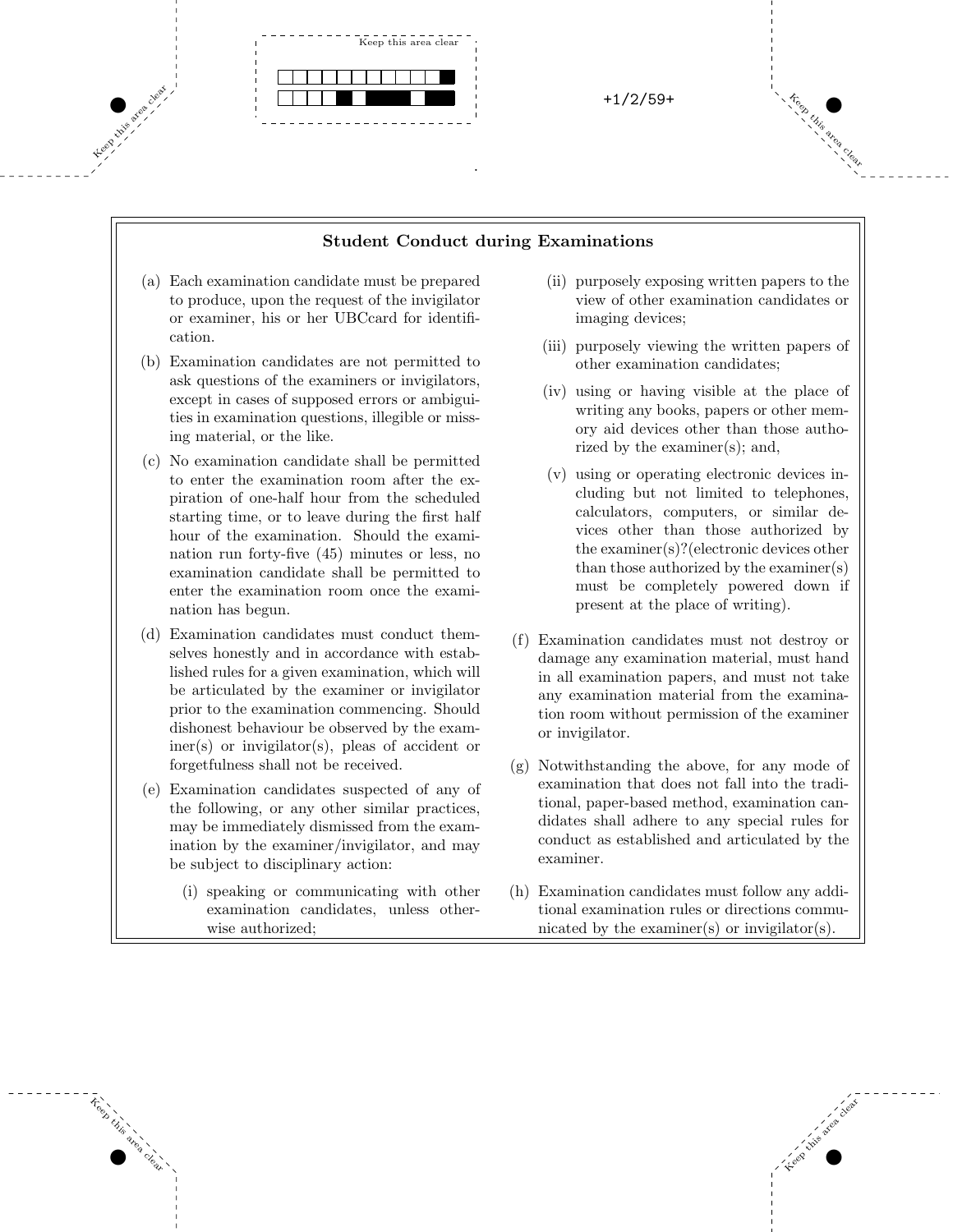

#### Multiple-choice questions

Instructions: For all multiple-choice questions, fill in the box to the left of the best/correct answer.

MC 1 For each of the following differential equations for the function  $y(x)$ , select the order of the differential equation and select whether it is linear or nonlinear.

| (a) $\left(\frac{dy}{dx}\right)^2 + \cos(x)y = x^3$     |              |                |           |                |   |
|---------------------------------------------------------|--------------|----------------|-----------|----------------|---|
| $(i)$ $(1 \text{ pt})$ Order:                           |              |                |           |                |   |
| $\overline{0}$                                          | $\mathbf{1}$ | $\overline{2}$ | 3         | $\overline{4}$ | 5 |
| $(ii)$ $(1 \text{ pt})$ Linearity:                      |              |                |           |                |   |
|                                                         |              | Linear         | Nonlinear |                |   |
| (b) $2\frac{d^3y}{dx^3} + 4x\frac{dy}{dx} + x^3y = e^x$ |              |                |           |                |   |
| $(i)$ $(1 \text{ pt})$ Order:                           |              |                |           |                |   |
| $\overline{0}$                                          | $\mathbf{1}$ | $\overline{2}$ | 3         | $\overline{4}$ | 5 |
| $(ii)$ $(1 \text{ pt})$ Linearity:                      |              |                |           |                |   |
|                                                         |              | Linear         | Nonlinear |                |   |

MC 2 Consider the differential equation  $y'' + ky' + 16y = cos(at)$  where a and k are some constants.

(a) (1 pt) When  $k = 0$ , select the value of a for which the ODE displays resonance.  $a =$ 

|--|

(b) (1 pt) What is the smallest value of k for which the solution to the ODE does not oscillate (i.e. it does not involve trig functions)?

|     | $\overline{0}$ |  |  |  |  |
|-----|----------------|--|--|--|--|
| Leg |                |  |  |  |  |
|     |                |  |  |  |  |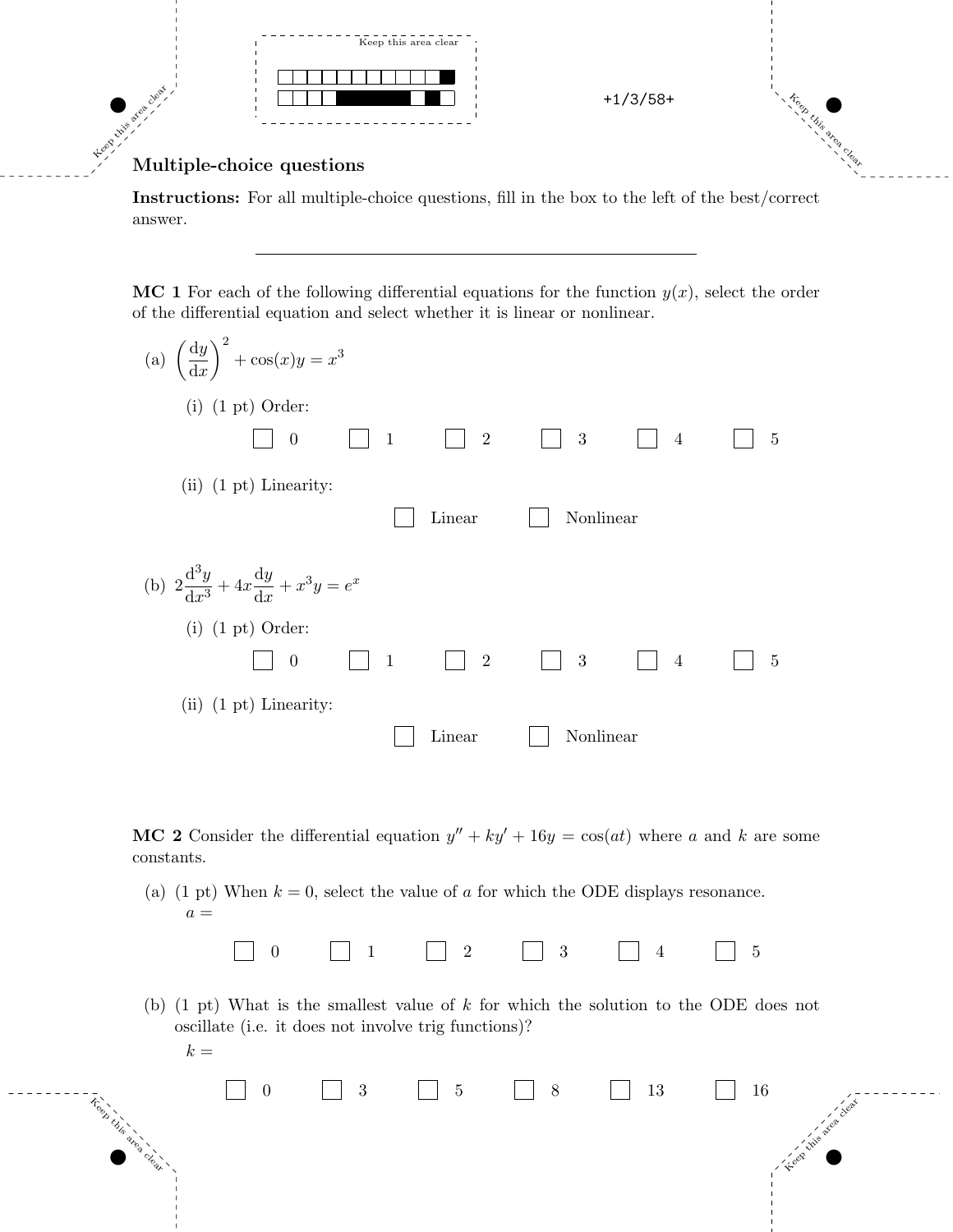

Keep this area clear. MC 3 (4 pts) The following figures show the direction fields for six different homogeneous two-dimensional systems of ordinary differential equations. Match the general solutions to the corresponding figure.



Treep

with its area clear

Keep this area clear to develop the control of the control of the control of the control of the control of the control of the control of the control of the control of the control of the control of the control of the contro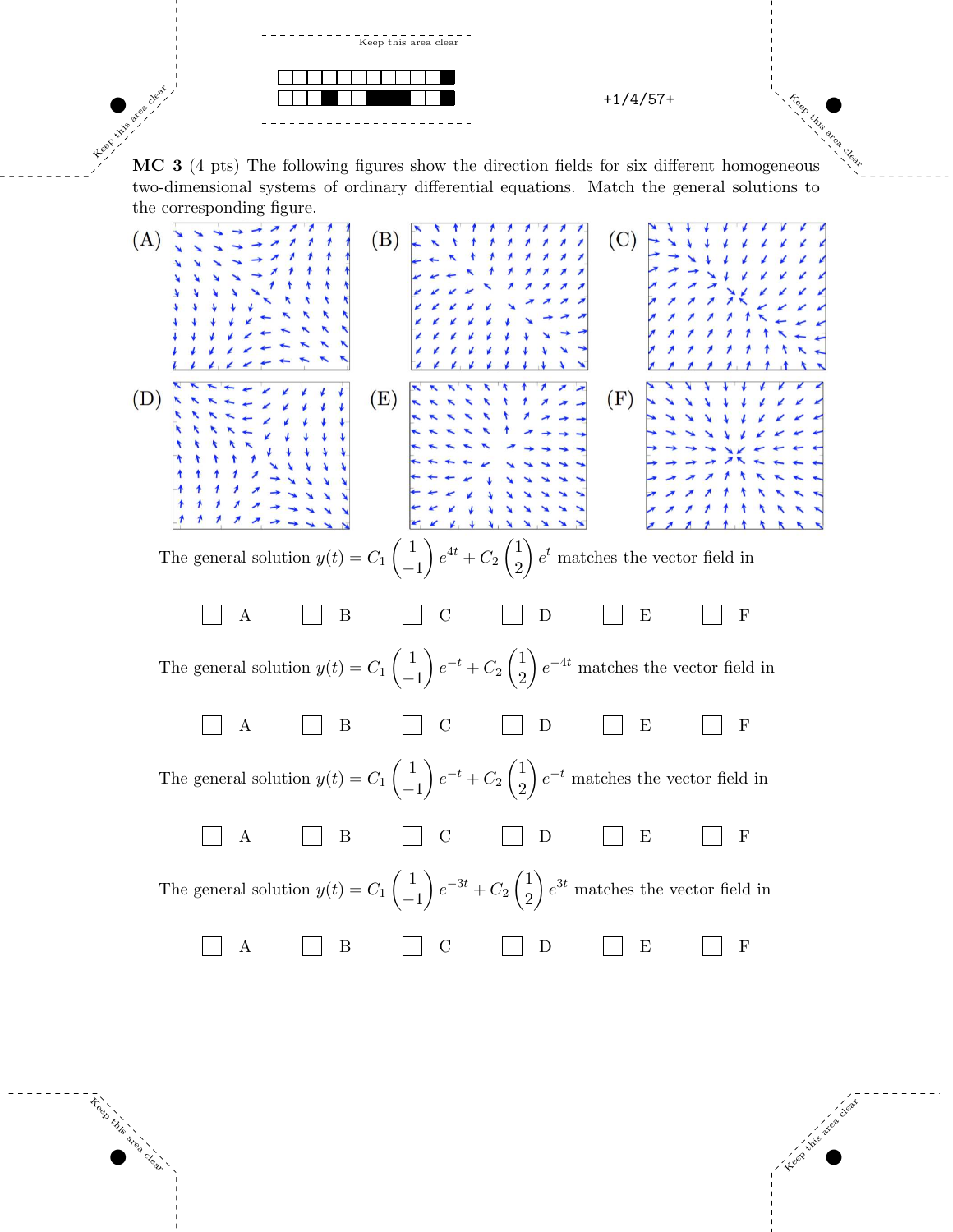

MC 4 (2 pts) The function  $y(x) = Ae^{3t} \sin(2x) + Be^{3x} \cos(2x) + 6e^{2x} \cos(2x)$  where A and B are arbitrary constants is the general solution to which of the following second order ODEs?

$$
\begin{aligned}\n\Box y'' - 6y' + 13y &= 24e^{3x}\sin(2x) + 6e^{3x}\cos(2x) \\
\Box y'' + 6y' + 13y &= 24e^{3x}\sin(2x) + 6e^{3x}\cos(2x) \\
\Box y'' + 6y' + 13y &= 24e^{2x}\sin(2x) + 6e^{2x}\cos(2x) \\
\Box y'' - 6y' + 13y &= 24e^{2x}\sin(2x) + 6e^{2x}\cos(2x)\n\end{aligned}
$$

Khis area

Keep this

area clear

**MC 5** (2 pts) Consider the differential equation  $y' + y = \delta(x-1) - \delta(x-2)$  for the function  $y(x)$ with  $y(0) = 1$ , where  $\delta(x)$  is the Dirac  $\delta$ -function. Which of the following graphs shows the solution  $y(x)$ ?



 $\mathcal{O}(\mathcal{O})$  and  $\mathcal{O}(\mathcal{O})$  and  $\mathcal{O}(\mathcal{O})$  and  $\mathcal{O}(\mathcal{O})$  and  $\mathcal{O}(\mathcal{O})$  and  $\mathcal{O}(\mathcal{O})$ 

Keep this area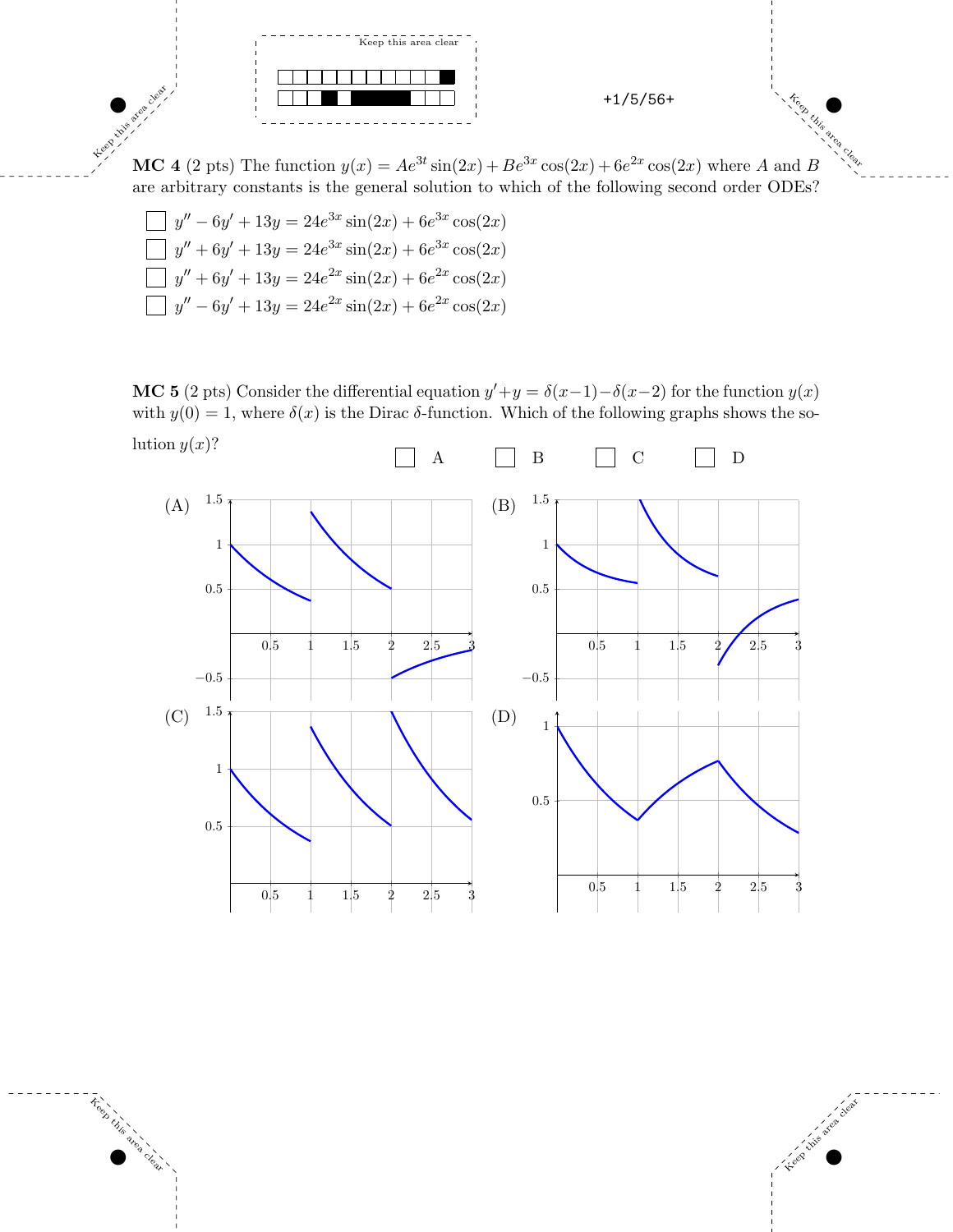

Keep this area clear.

Answer ONLY ONE of the following two questions.

MC 6A (2 pts) Using separation of variables to solve the Helmholtz equation,

$$
\frac{\partial^2 u}{\partial x^2} + \frac{\partial^2 u}{\partial y^2} = u,
$$

with  $u(x, y) = X(x)Y(y)$ , which of the following equations do you need to solve?

$$
X'' = -\lambda X, \quad Y'' = \lambda Y
$$
  
\n
$$
X'' = \lambda X, \quad Y'' = \lambda Y
$$
  
\n
$$
X'' = -\lambda X, \quad Y'' = (1 + \lambda)Y
$$
  
\n
$$
X'' = \lambda X, \quad Y'' = (1 + \lambda)Y
$$
  
\nI answered 6B.

where  $\lambda$  is a constant.

MC 6B (2 pts) To find a particular solution to the equation  $\mathbf{x}' = A\mathbf{x} + \mathbf{b}$  where  $\det(A) = 0$ and **b** is some unknown constant vector, which  $y_p$  is the most appropriate, given that you don't know the details of A and **b**?



where **u** and **v** are constant vectors.



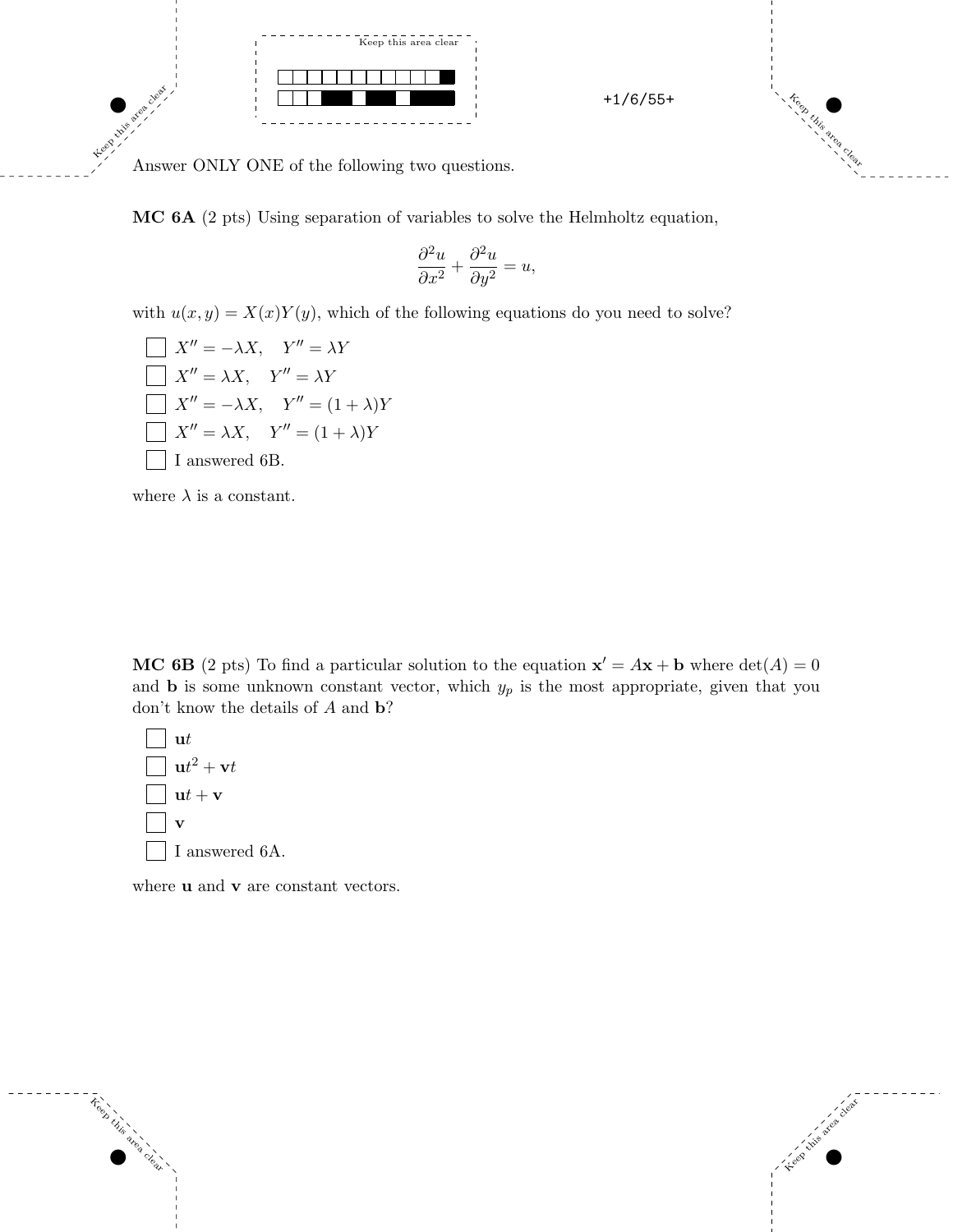



Keep this area

## Keep this area clear. Written-answer questions

Instructions: For all written-answer question, justifying your answers and showing your work is required for getting points. When a box is provided, place your answer in it.



Consider the following differential equation for the function  $y(x)$ :

 $y' = \cos(x)y$ 

 $\mathcal{O}(\mathcal{O})$  and  $\mathcal{O}(\mathcal{O})$  and  $\mathcal{O}(\mathcal{O})$  and  $\mathcal{O}(\mathcal{O})$  and  $\mathcal{O}(\mathcal{O})$  and  $\mathcal{O}(\mathcal{O})$ 

Find the general solution  $y(x)$  in two different ways.

(a) (3 pts) Using separation of variables.

(b) (2 pts) Using an integrating factor.

Keep this

area clear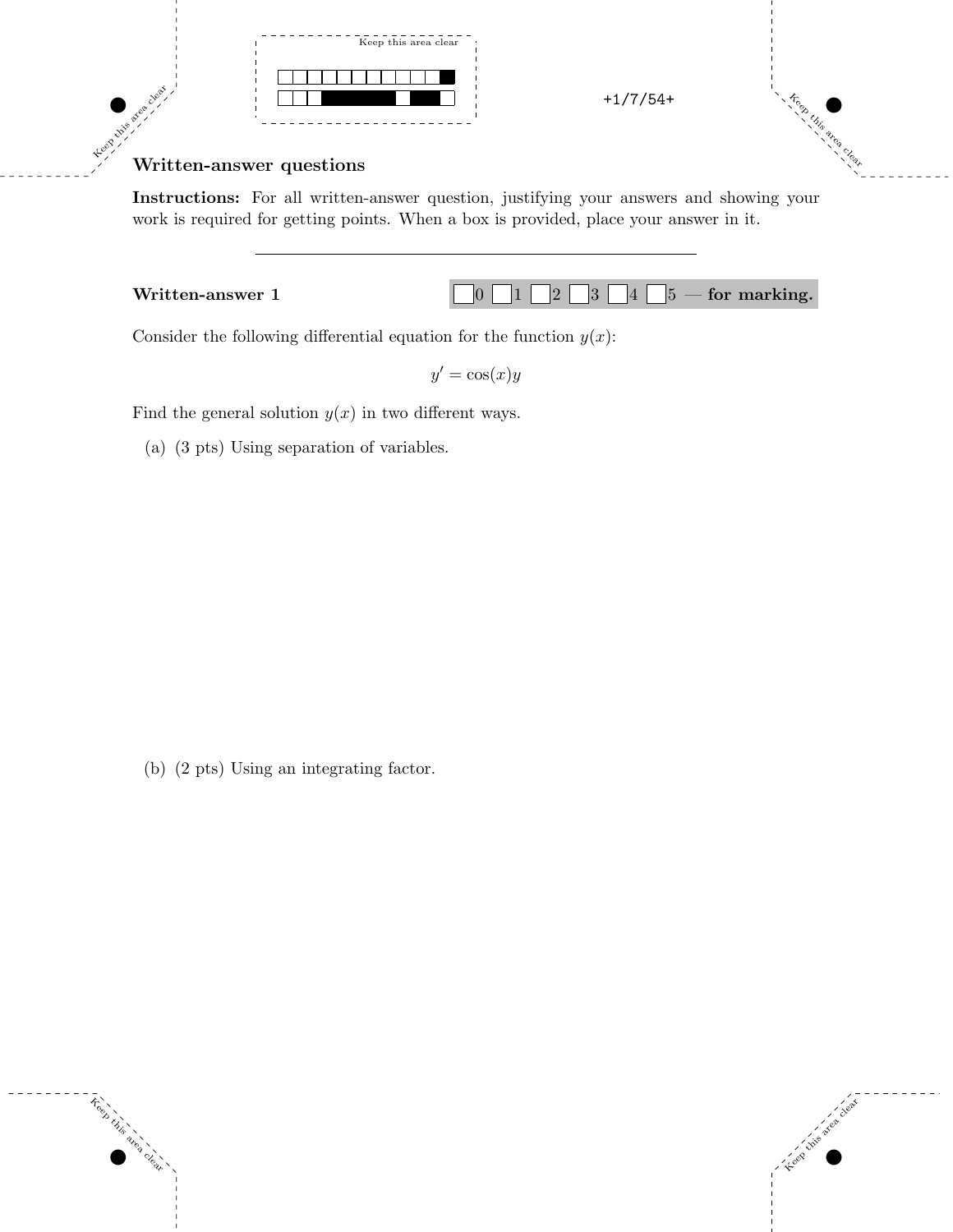

(7 pts) The homogeneous solution to the differential equation

 $y'' + 4y = f(x)$ 

is  $y_h(x) = A\cos(2x) + B\sin(2x)$ . For each of the following functions  $f(x)$ , write down the form of the particular solution  $y_p(x)$  that will solve the differential equation. You do not need to solve for the unknown coefficients.

(a)  $f(x) = x^2$ 

(b)  $f(x) = 2x \sin(2x) + 7 \cos(2x)$ 

(c)  $f(x) = 3e^x$ 

(d)  $f(x) = 4\sin(2x)e^x$ 



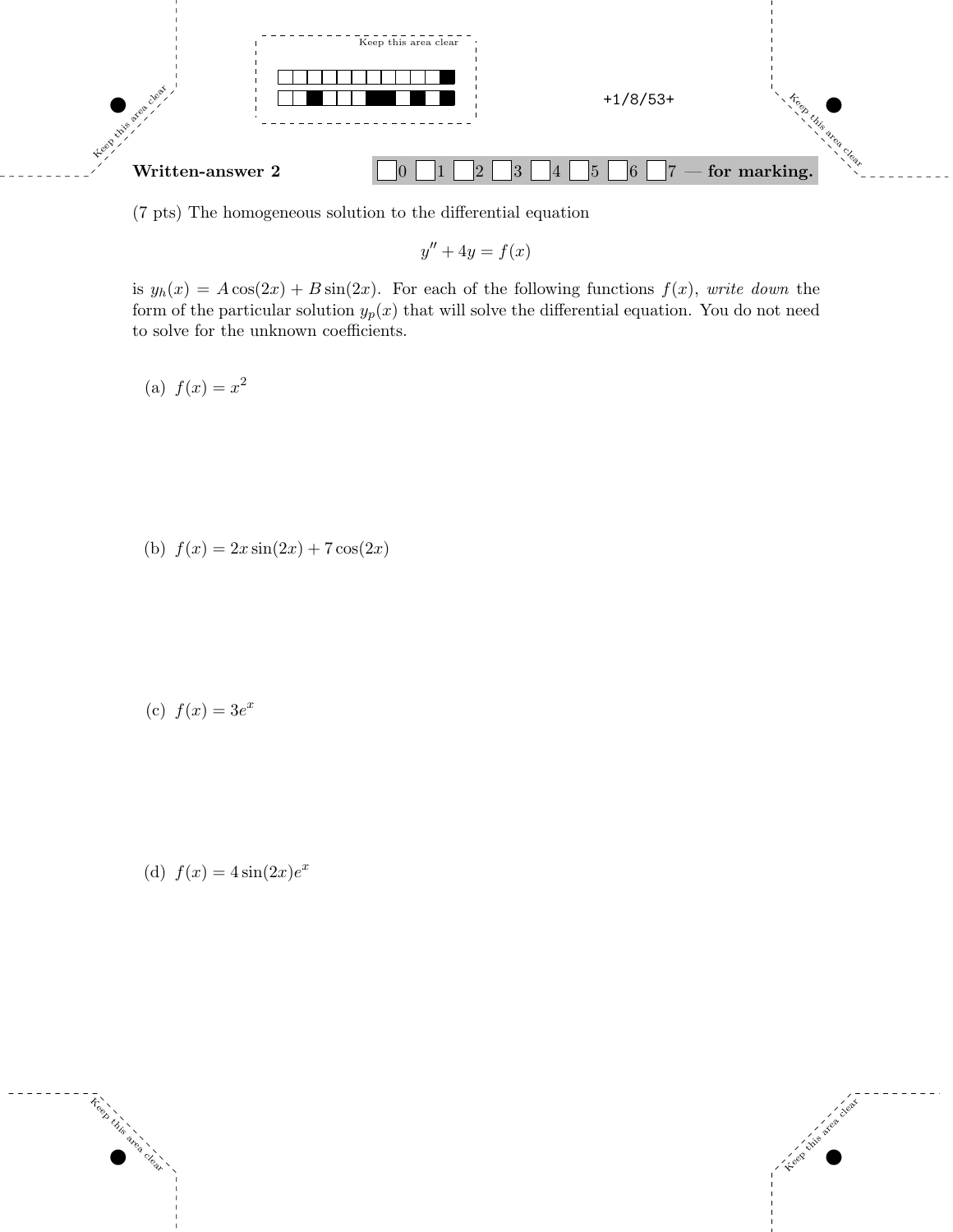

Consider the following differential equation for  $y(x)$ :

Keep this

area clear

$$
(x-1)y'' - xy' + y = 0.
$$

(a) (3 pts) A solution to this ODE is  $y_1(x) = e^x$ . To find a second solution, set  $y_2(x) =$  $y_1(x)g(x)$  . Show that  $g(x)$  satisfies the following ODE

$$
(x-1)g'' + (x-2)g' = 0.
$$

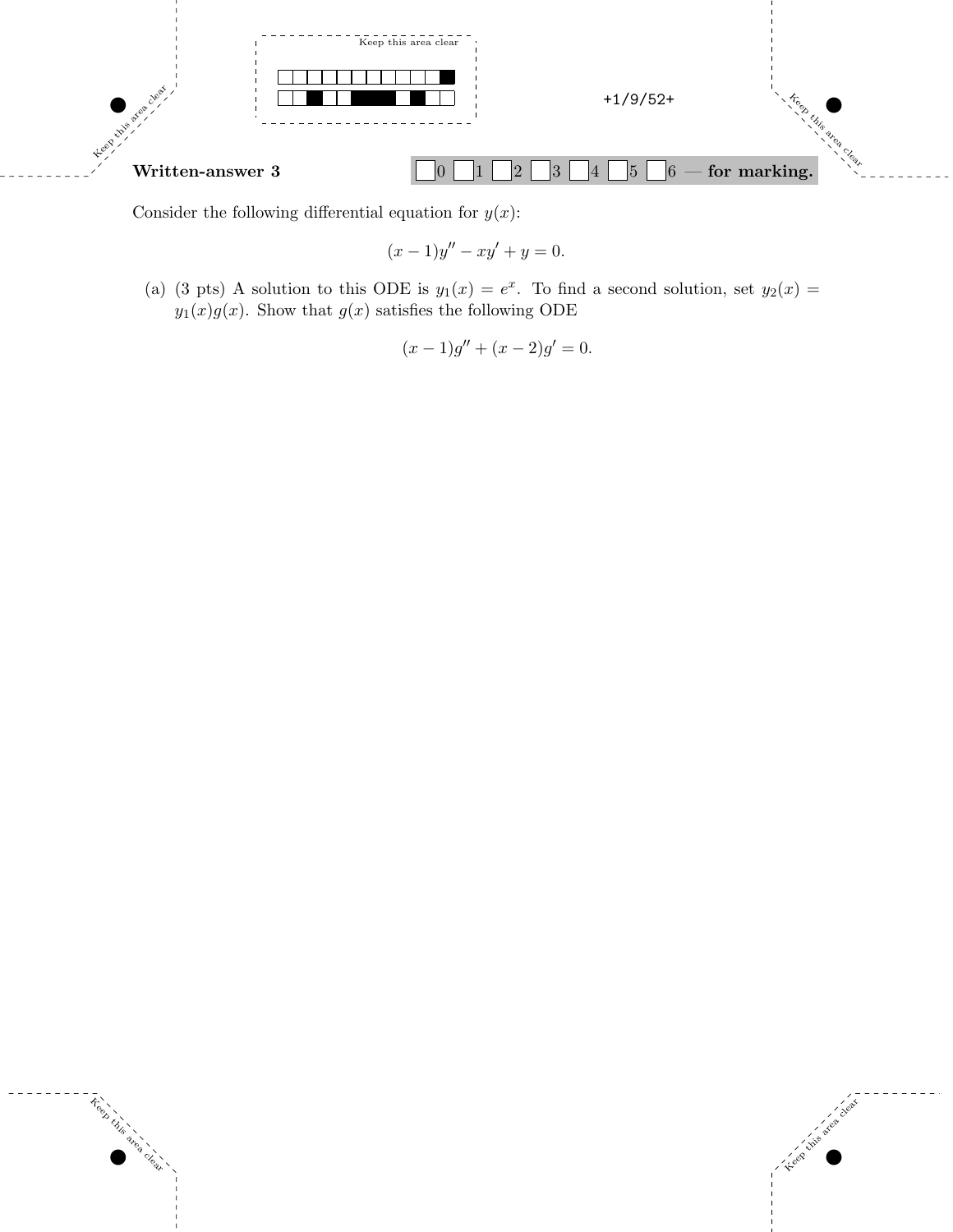



(b) (3 pts) Given that the general solution to

$$
(x-1)h' + (x-2)h = 0
$$

is given by

Khis area

Treet

**Lins area clear** 

$$
h(x) = A(x - 1)e^{-x},
$$

and that

$$
\int (x-1)e^{-x} \mathrm{d}x = -xe^{-x} + C
$$

where  $A$  and  $C$  are arbitrary constants, find the general solution to the original equation above and use the boxes at the bottom, where  $C_1$  and  $C_2$  are arbitrary constants, to express it.



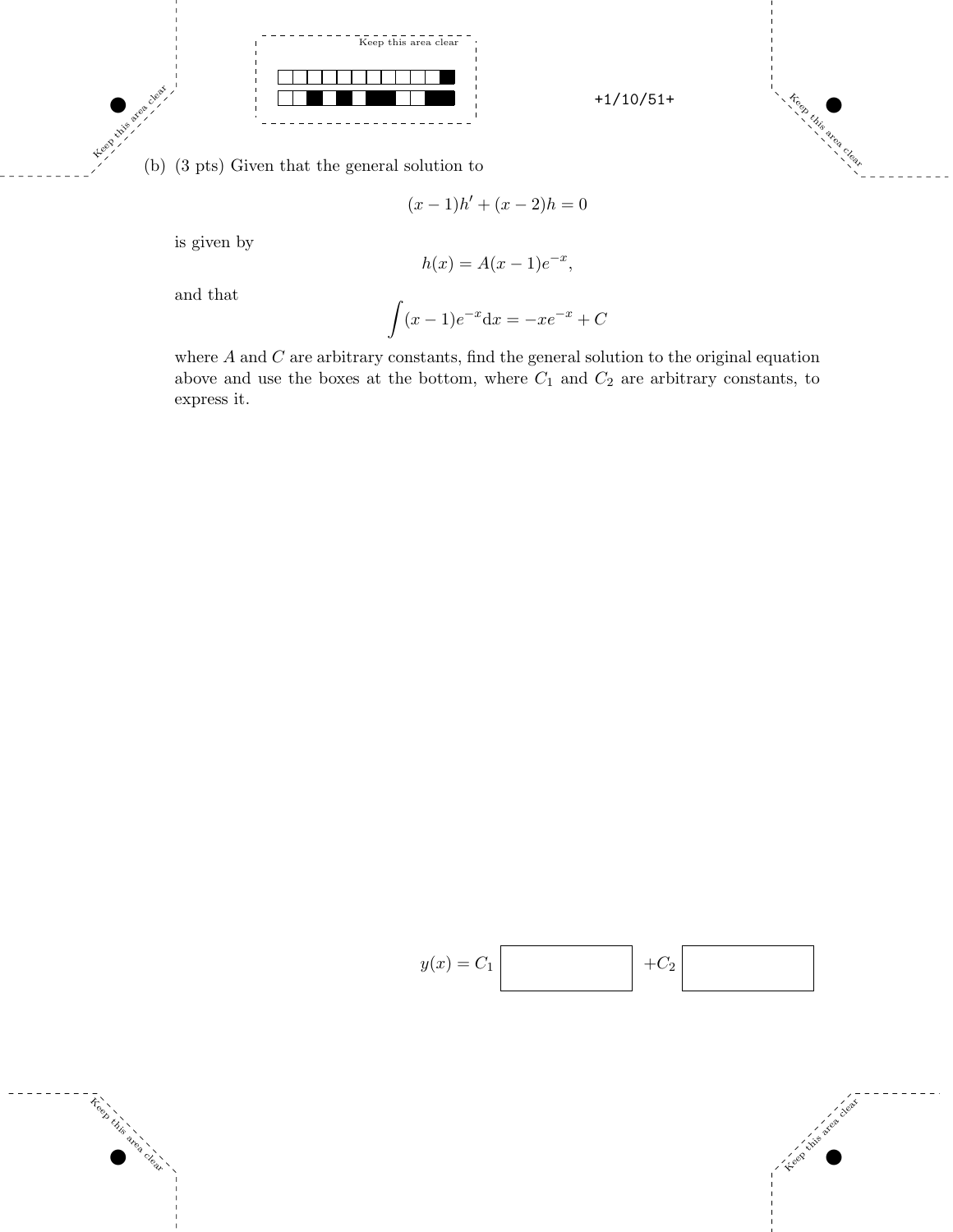

(3 pts) Consider the following differential equation for  $y(x)$ :

$$
y'' + y = \frac{1}{\pi^2} \cos(2x) + \frac{1}{4\pi^2} \cos(4x) + \frac{1}{9\pi^2} \cos(6x) + \frac{1}{16\pi^2} \cos(8x) + \frac{1}{25\pi^2} \cos(10x).
$$

The particular solution may be written in the form

$$
y_p(x) = \sum_{n=1}^{5} B_n \cos(2nx).
$$

Keep this area clear to develop the control of the control of the control of the control of the control of the control of the control of the control of the control of the control of the control of the control of the contro

Find an expression for  $B_n$ .

 $\tilde{\tau}_{\text{e}}^{\text{e}}$ 

**Lister area clear**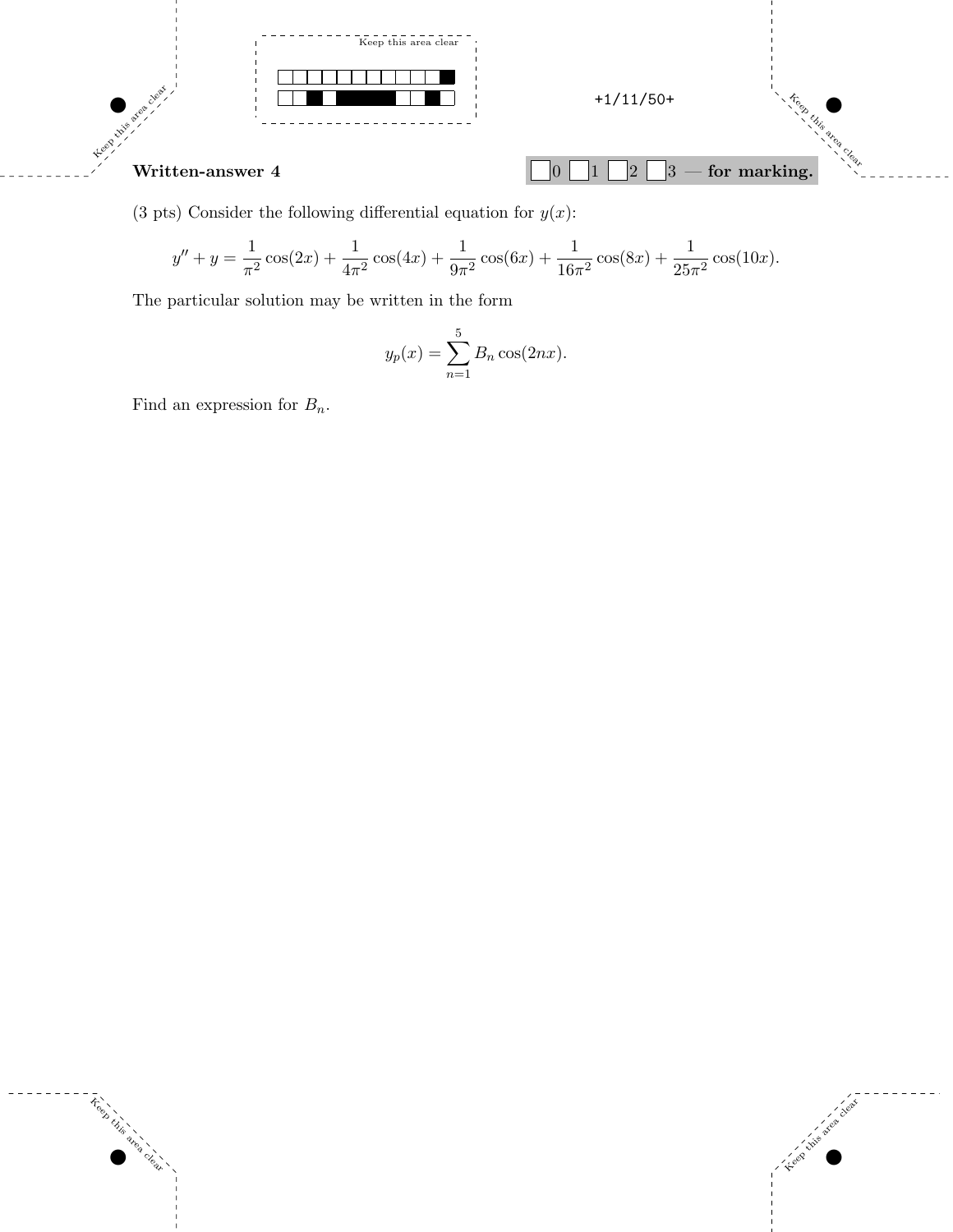

(5 pts) Consider the following two-dimensional system of ODEs

 $\bar{\hat{\tau}}^{\circledcirc}_{\hat{\tau}}$ 

**Line area** clee

$$
\dot{\mathbf{y}} = \begin{pmatrix} 1 & -1 \\ a & 1 - a \end{pmatrix} \mathbf{y},
$$

where  $a$  is some constant. For what values of  $a$  is the steady state an unstable spiral? For what values of a is the steady state a stable spiral? What is the steady state when  $a = 2$  (if you don't know the name, describe or sketch it)?

| The steady state is $a(n)$ | condition on $a$ |
|----------------------------|------------------|
| unstable spiral            |                  |
| stable spiral              |                  |
|                            | $a=2\,$          |
|                            | Leep King        |

 $\mathcal{O}(\mathcal{O})$  and  $\mathcal{O}(\mathcal{O})$  and  $\mathcal{O}(\mathcal{O})$  and  $\mathcal{O}(\mathcal{O})$  and  $\mathcal{O}(\mathcal{O})$  and  $\mathcal{O}(\mathcal{O})$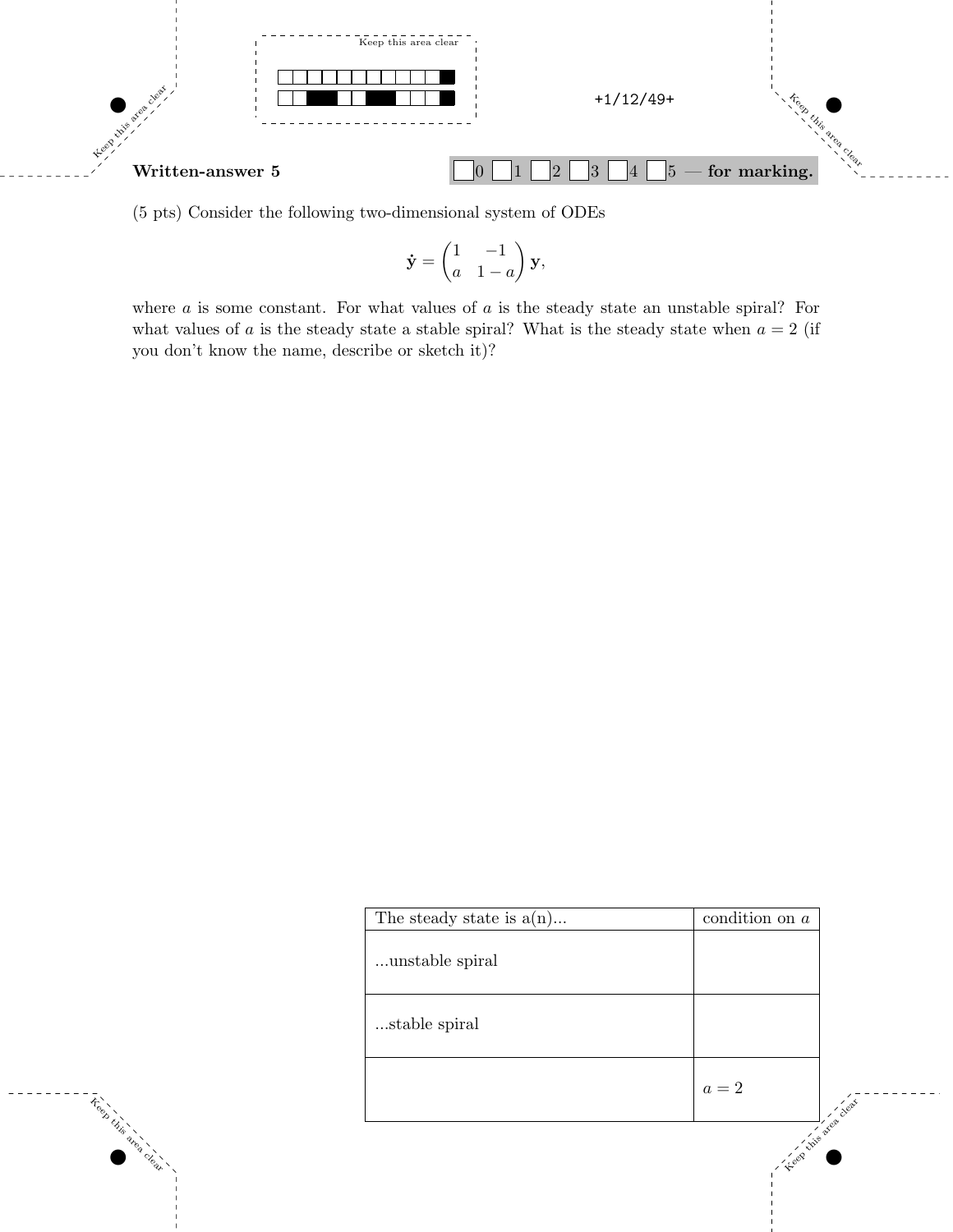

(8 pts) Find the general solution to the following two-dimensional system of ODEs:

$$
\dot{\mathbf{y}} = \begin{pmatrix} 1 & 1 \\ 3 & -1 \end{pmatrix} \mathbf{y} + \begin{pmatrix} 2 \\ 1 \end{pmatrix}.
$$



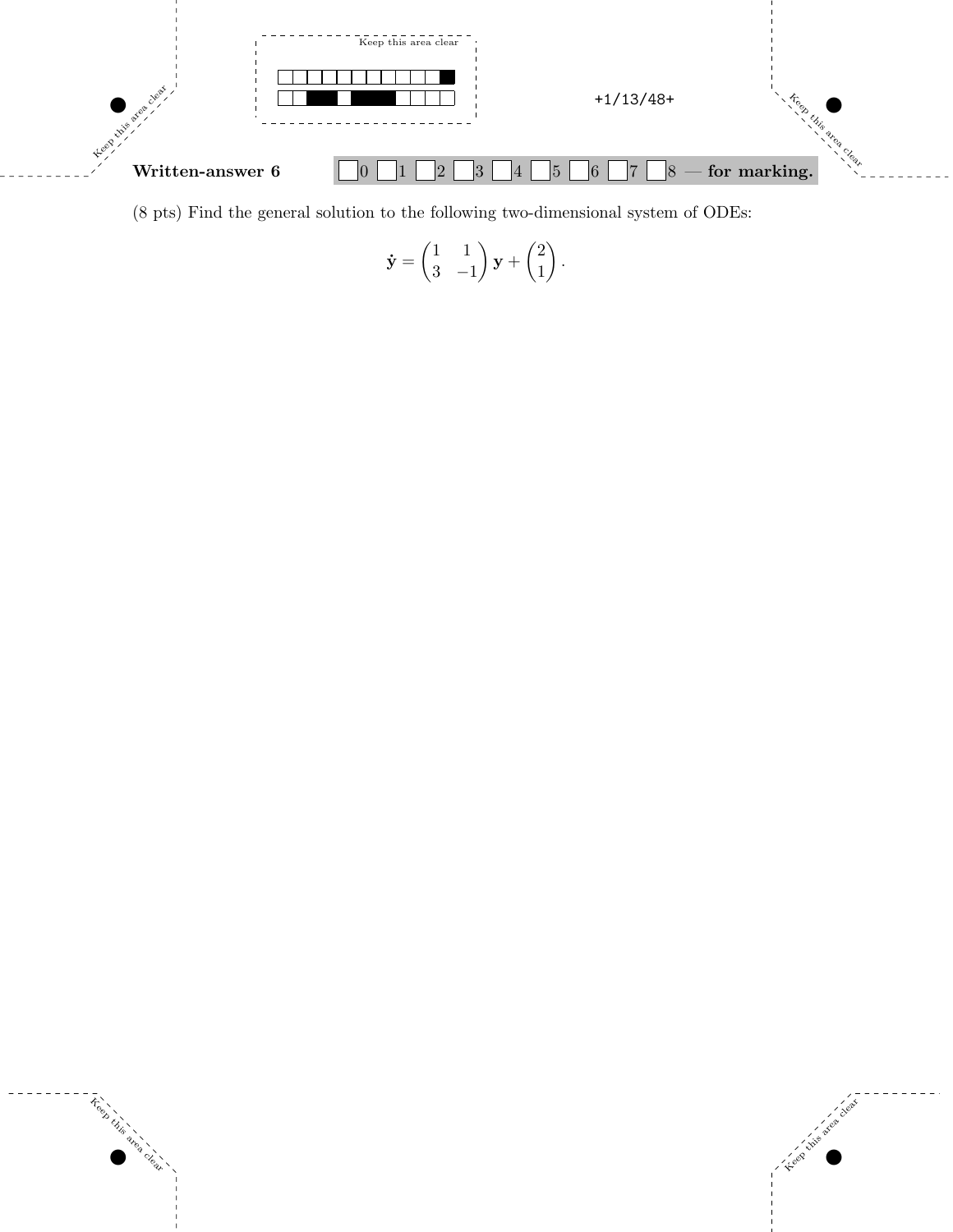

The Laplace transform of  $y(t)$ , the solution to a second order ODE, is given by

$$
Y(s) = \frac{8}{s(s^2 - 4s + 8)}.
$$

(a) (9 pts) Find  $y(t)$ . You may use formulas from your formula sheet.

(b) (2 pts) State a second order differential equation and initial conditions for  $y(t)$  that would lead to the transform  $Y(s)$  given above.

 $\mathcal{O}(\mathcal{O})$  and  $\mathcal{O}(\mathcal{O})$  and  $\mathcal{O}(\mathcal{O})$  and  $\mathcal{O}(\mathcal{O})$  and  $\mathcal{O}(\mathcal{O})$  and  $\mathcal{O}(\mathcal{O})$ 

Keep this are

Treet

**Lister Clear**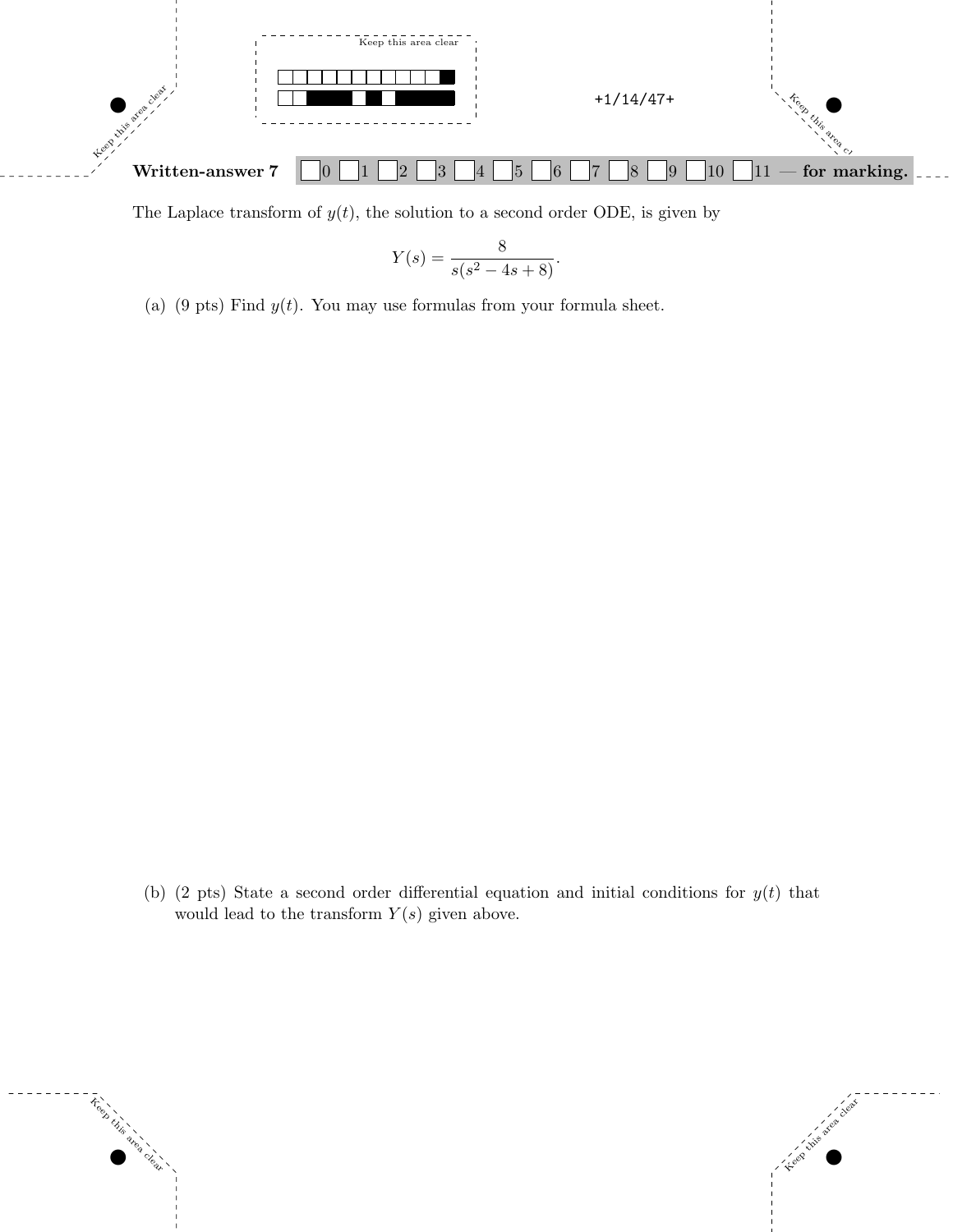

(4 pts) Find the Laplace transform  $F(s)$  of the following function,

 $\tilde{\tau}_6^{\circ}$ 

**Intrigence Clear** 

$$
f(t) = \begin{cases} 0 & \text{if } t < 2 \\ e^{-2t} & \text{if } t \ge 2 \end{cases}
$$

by either calculating  $F(s)$  explicitly from the integral formula or expressing  $f(t)$  in terms of the Heaviside step function, and referring to your formula sheet. State any restrictions on the domain of  $F(s)$ .

 $\mathcal{O}(\mathcal{O})$  and  $\mathcal{O}(\mathcal{O})$  and  $\mathcal{O}(\mathcal{O})$  and  $\mathcal{O}(\mathcal{O})$  and  $\mathcal{O}(\mathcal{O})$  and  $\mathcal{O}(\mathcal{O})$ 

Keep this area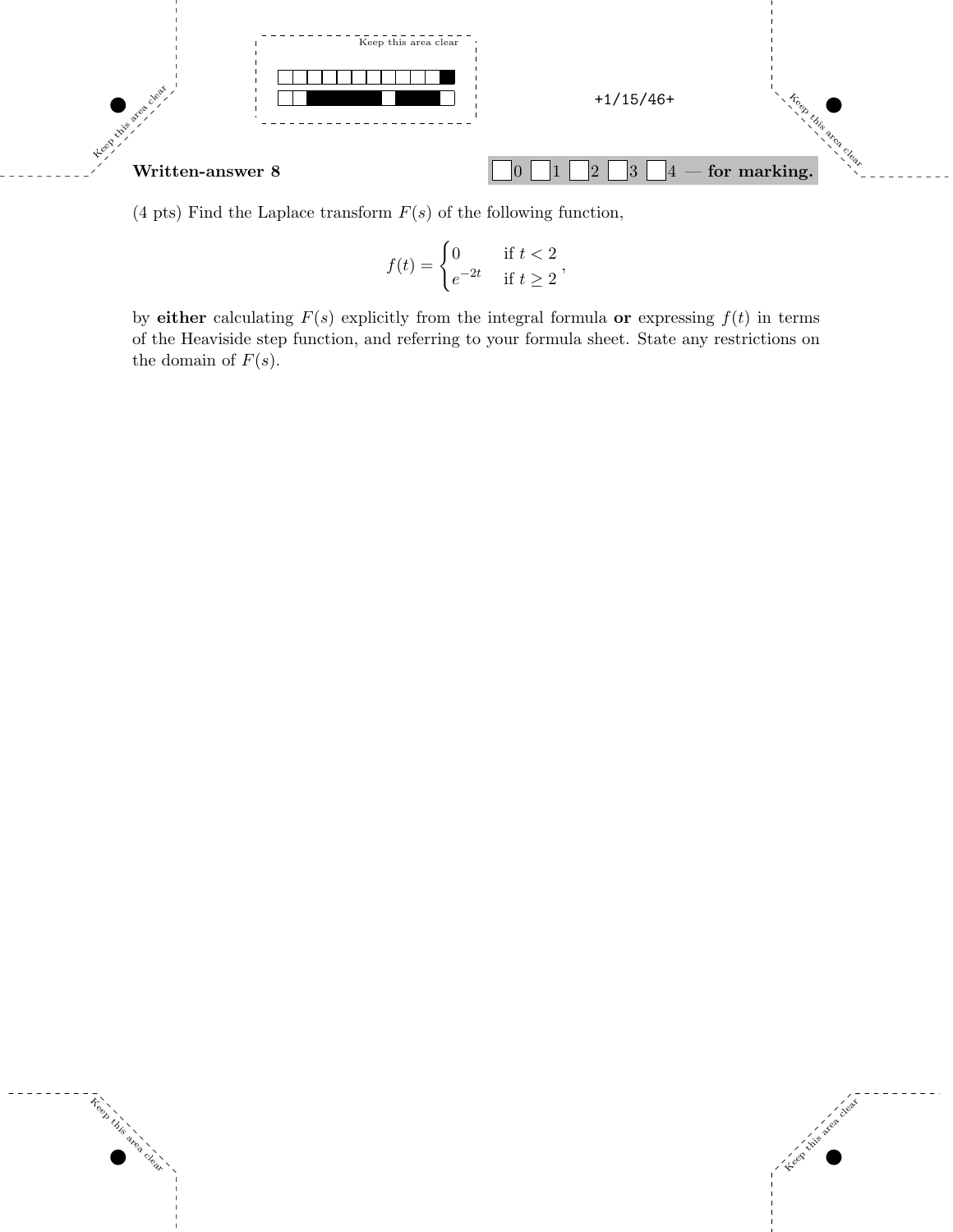

(8 pts) Let  $f(x)$  be periodic with period two and let

Keep this

area clear

$$
f(x) = \begin{cases} 1 & \text{if } -1 \le t < 0, \\ 0 & \text{if } 0 \le t < 1. \end{cases}
$$

Calculate the coefficients of the Fourier series for  $f(x)$ . That is, give formulas for  $A_0$ ,  $a_n$  and  $b_n$  so that  $f(x) = A_0 + \sum_{n=1}^{\infty}$  $n=1$  $a_n \cos\left(\frac{n\pi x}{L}\right)$  $+\sum_{n=1}^{\infty}$  $n=1$  $b_n \sin\left(\frac{n\pi x}{L}\right)$ for almost all values of x. At what values of x does the Fourier series not converge to  $f(x)$ ?

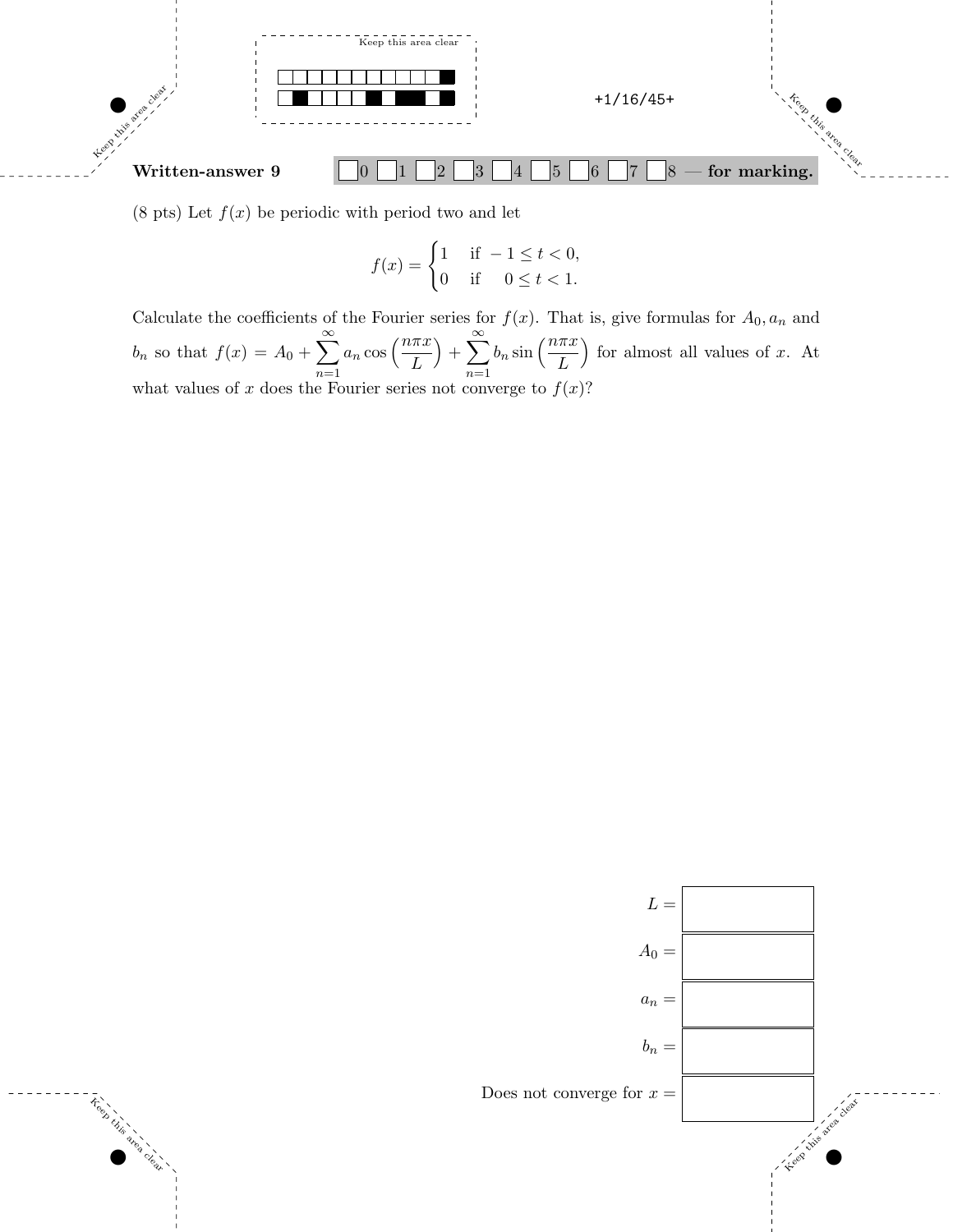

(4 pts) The solution to the heat equation with boundary conditions  $y(0, t) = 5$  and  $y(2, t) = 1$ and initial condition  $y(x, 0) = 4 - 2x$  may be written in the form

$$
y(x,t) = A_0 x + B_0 + \sum_{n=1}^{\infty} B_n \sin\left(\frac{n\pi x}{L}\right).
$$

(a) What is  $L?$ 

(b) What are  $A_0$  and  $B_0$ ?

(c) The constants  $B_n$  can be written as

$$
B_n = \frac{2}{L} \int_0^L g(x) \sin\left(\frac{n\pi x}{L}\right) dx.
$$

Keep this area clear to develop the control of the control of the control of the control of the control of the control of the control of the control of the control of the control of the control of the control of the contro

What is  $g(x)$ ?

Treet

**Little area Clear**